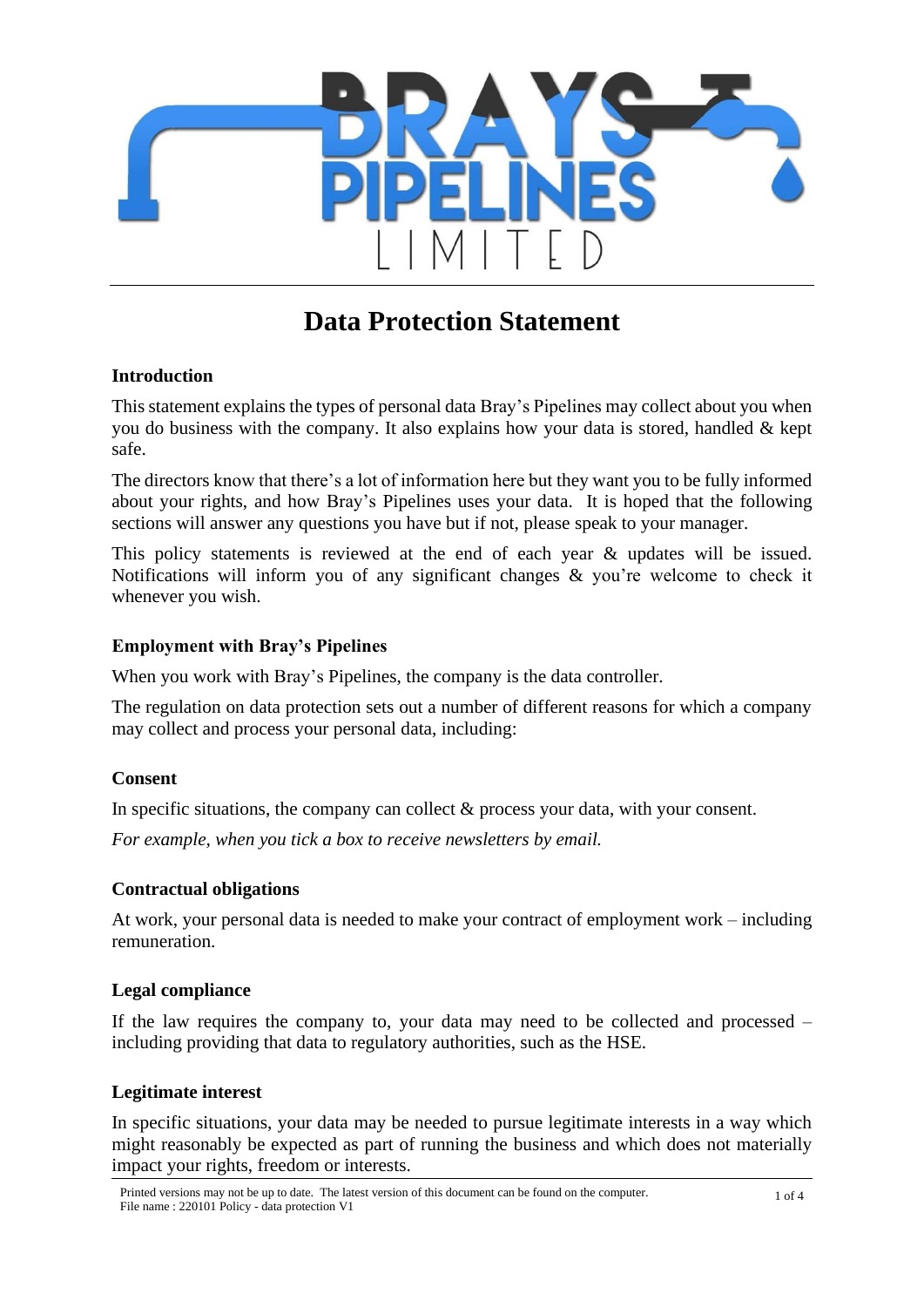## **When is your personal data collected?**

- When you fill in any forms, such as a contract of employment or documentation for training of tender submissions.
- The company also collects information from the Inland Revenue & Customs, to complete a remuneration procedure.
- When you use the car parks, CCTV systems operated for the company's security. These systems may record your image during your visit.

## **What personal data might be collected?**

- The minimum information needed for employment, for example : name, gender, date of birth, home address, email & telephone numbers.
- Collecting copies of documents you provide to prove your age or identity where the law requires this (including your passport and driver's licence). This will include details of your full name, address, date of birth & facial image. If you provide a passport, the data will also include your place of birth, gender and nationality.
- Your image may be recorded on CCTV when you're on company controlled property.
- Your car number plate may be recorded.
- Data relating to health, safety  $&$  wellbeing which may be gathered from you, a GP or a regulatory body.

## **How and why is your personal data used?**

In order to provide remuneration, we use your data when interacting with the Inland Revenue & Customs and the company's accountant.

In order to comply with the Health & Safety at Work Act, the company might need to cooperate with the HSE, Environmental Health & other regulatory authorities.

To gain & maintain work, the company will share limited information to clients about the competent workforce.

If you choose not to share your personal data with us, or refuse certain contact permissions, the company might not be able to provide some employment aspects you expect.

## **How personal data is protected**

The directors know how much data security matters. With this in mind, the company will treat your data with the utmost care and take all appropriate steps to protect it. This is done by :

- Secure access to all areas of data servers
- Access to your personal data is password-protected.

## **How long is your personal data retained ?**

When the company collects or processes your personal data, it will only keep it for as long as is necessary for the purpose for which it was collected. At the end of that retention period, your data will be deleted.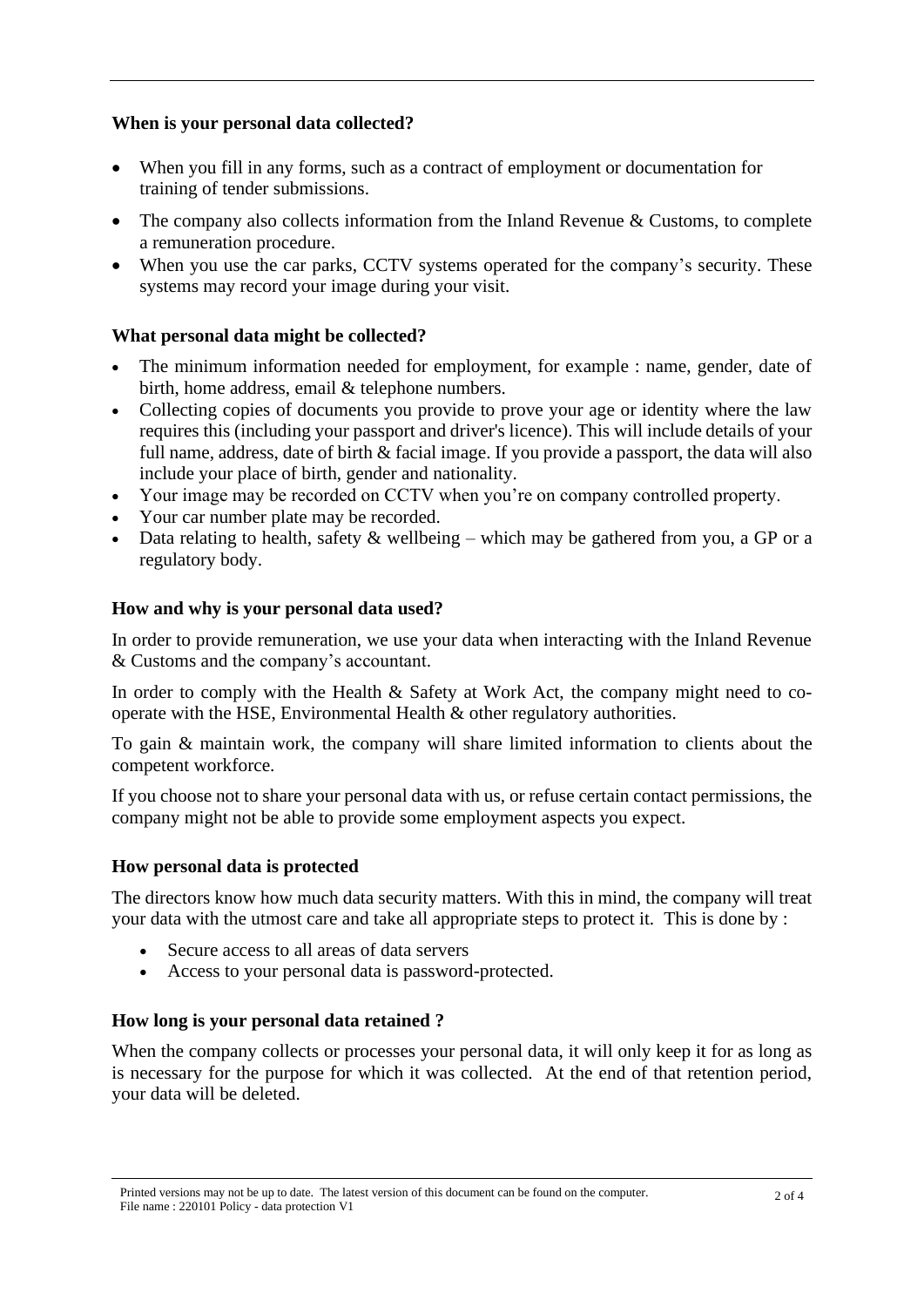### **Who is your personal data shared with ?**

The company shares your personal data with trusted third parties, for example : accountant, Inland Revenue & Customs, regulatory authorities & clients having legitimate reasons.

For further information please contact the data protection officer, Neil Bray.

#### **What are your rights over your personal data?**

You have the right to request:

- Access to the personal data held about you, free of charge
- The correction of your personal data when incorrect, out of date or incomplete
- That we stop any consent-based processing of your personal data after you withdraw that consent.

You can contact the company request to exercise these rights at any time as follows:

- If the company choose not to action your request, you will be given an explanation for the reasons for the refusal
- Whenever you have given the company your consent to use your personal data, you have the right to change your mind at any time and withdraw that consent.
- In cases where the company are processing your personal data on the basis of our legitimate interest, you can ask that it stops for reasons connected to your individual situation. The company must then do so unless it believes there is a legitimate overriding reason to continue processing your personal data.
- If you have authorised a third party to submit a request on your behalf, the company will ask them to prove they have your permission to act.

## **Contacting the Regulator**

If you feel that your data has not been handled correctly, or you are unhappy with a response to any requests you have made to the company, regarding the use of your personal data, you have the right to lodge a complaint with the Information Commissioner's Office. You can contact them by calling **0303 123 1113**.

## **Any questions?**

The company hopes this statement has been helpful in setting out the way your personal data is handled, and your rights to control it.

If you have any questions that haven't been covered, please contact the data protection officer who will answer your questions.

## **Who is responsible for this policy?**

The directors have overall responsibility for ensuring that this policy complies with the legal obligations, and that employees and associates comply with it. The policy will be reviewed annually, with intermediate reviews which may become necessary.